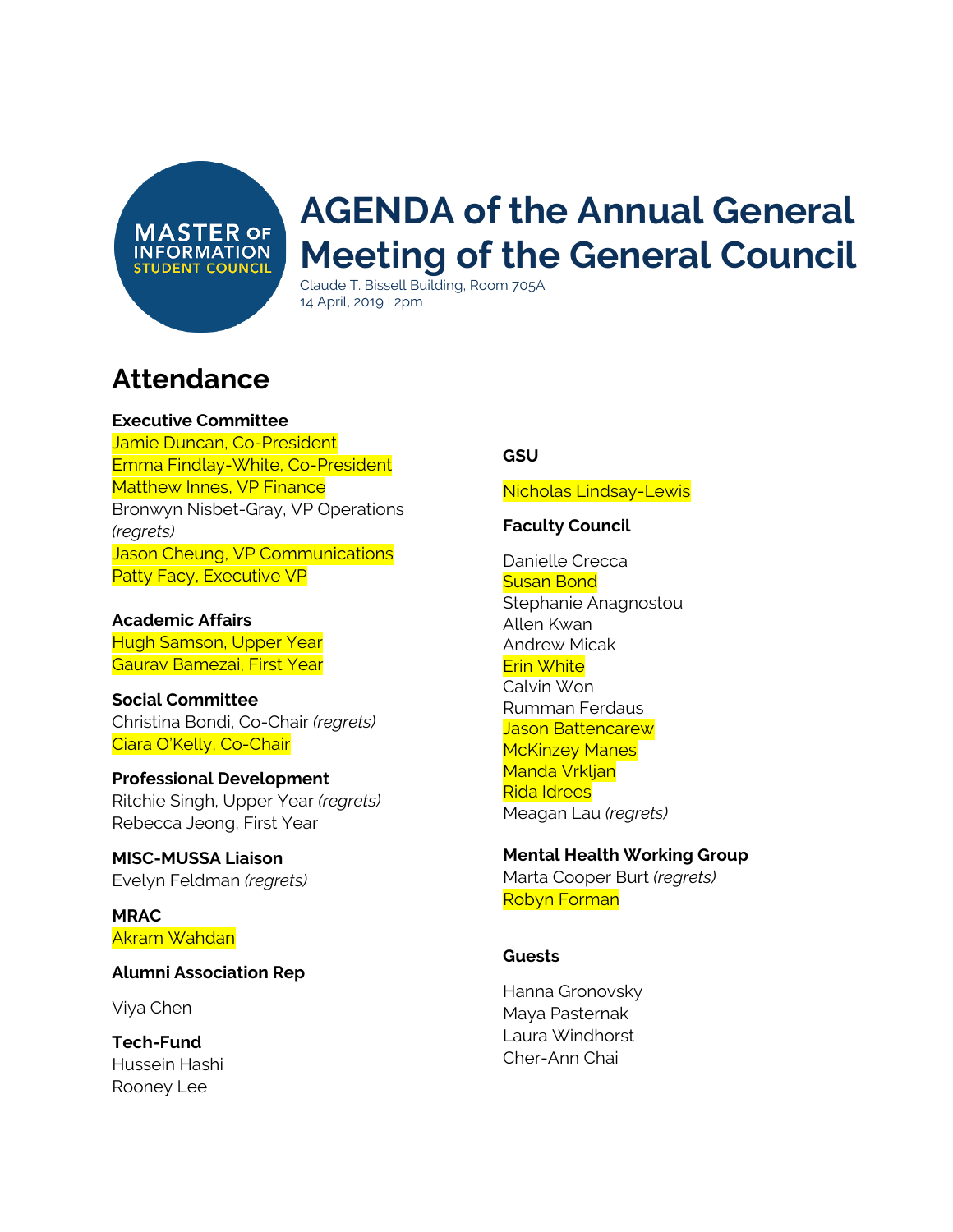# **AGENDA**

### **1. Call to Order**

*The meeting is called to order at [2:16 PM]*

### **2. Land Acknowledgement**

# **3. Approval of Agenda**

### **MOTION**

MOVED: Patty SECONDED: Erin

**Be it resolved that the agenda be approved as presented.**

**CARRIED/FAILED**

### **4. Approval of Minutes**

### **MOTION**

MOVED: Susan SECONDED: Hugh

**Be it resolved that the minutes of the March MISC meeting be approved as presented.**

**CARRIED/FAILED**

# **5. Executive Reports (10 minutes)**

### **MOTION**

MOVED: Susan SECONDED: Hugh

**Be it resolved that the following be approved as presented:**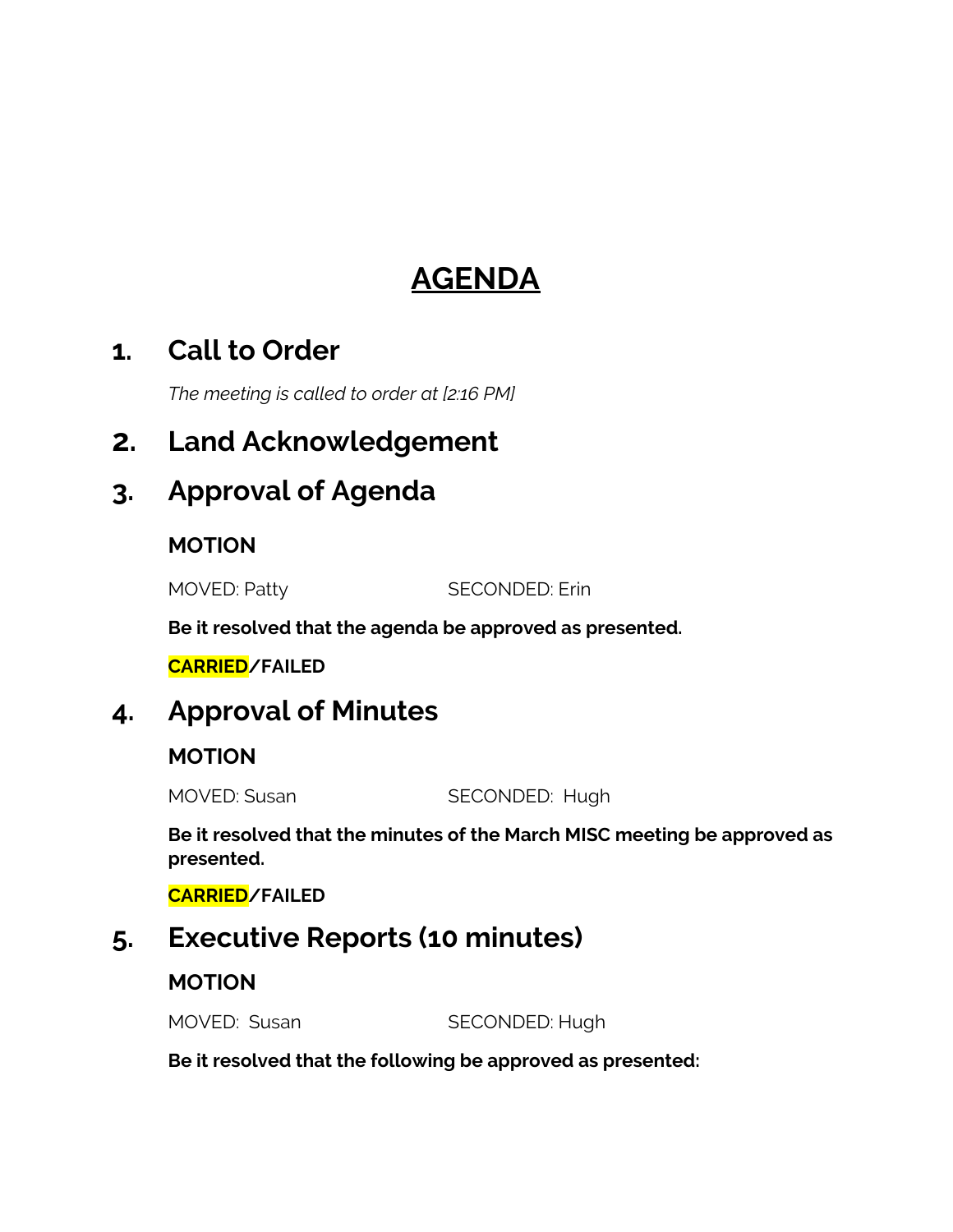1. Report of the Presidents

Faculty of Information branded sweatshirts and portfolios are upcoming.

2. Report of the EVP

Diversity Committee is seeking for student participation. Patty will be working with current co-presidents to transition into the president position.

3. Report of the VP-Operations

Election results will be elected tomorrow. Review of some technical issues with this semester's elections.

4. Report of the VP-Communications

Minutes had previously been posted unofficially and then updated after the minutes were voted on. Emma brought up concerns about the difference between unofficial and official minutes being unclear.

5. Report of the VP-Finance

Budget adjustments to expand [ ] funding. Year-end report will be submitted soon.

#### **CARRIED/FAILED**

# **6. Officer & Representative Reports (20 minutes) MOTION**

MOVED: Hugh SECONDED: Manda

**Be it resolved that the following be approved as presented:**

1. Report of Social Committee

Social Committee finished last social event last Thursday, the event was very successful and both the event and the pub night after had a great turnout.

2. Report of Academic Affairs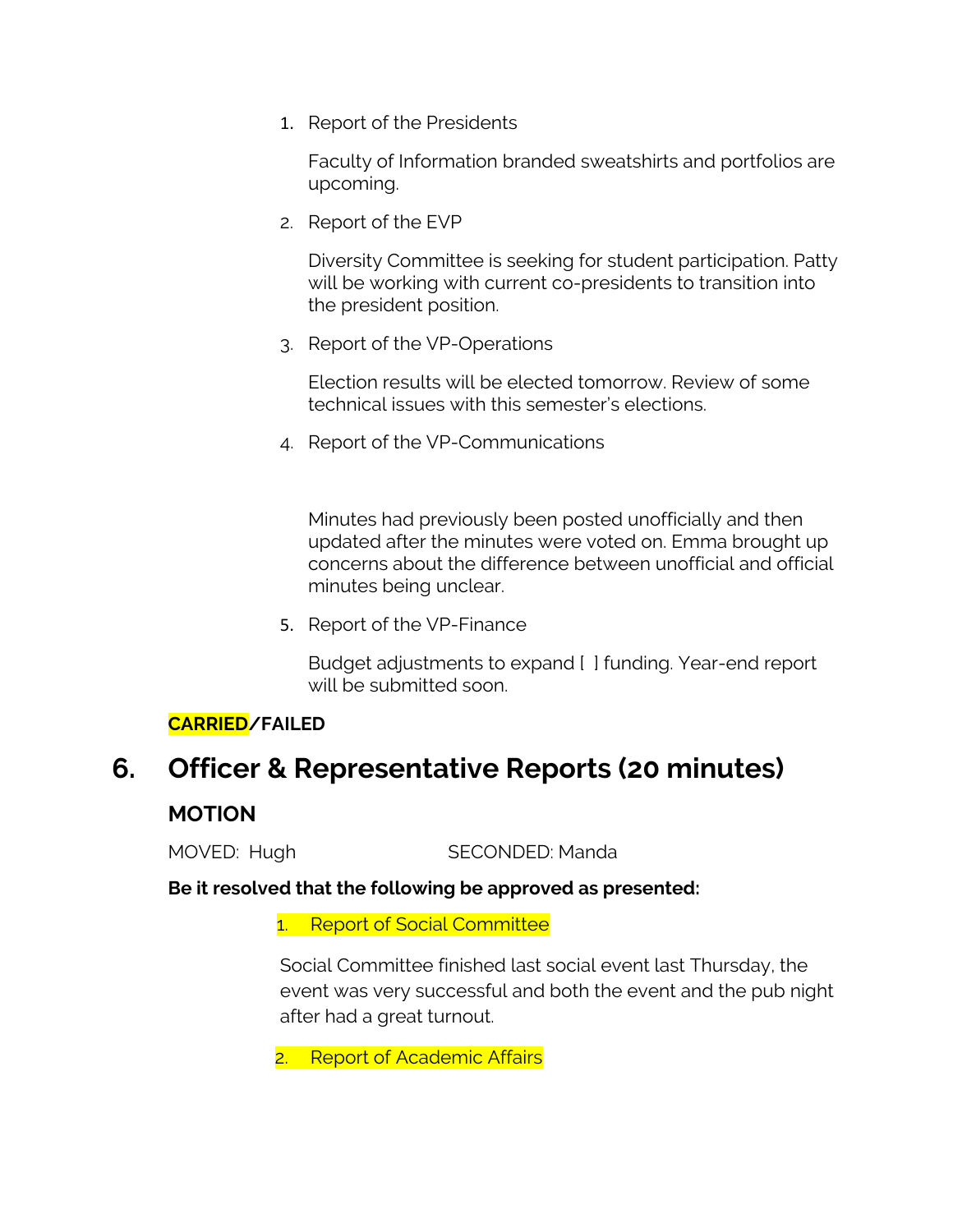Academic Affairs Officer had distributed syllabi drafts last meeting. Although the contents of the meeting are public, the documentation (the syllabi) were not.

3. Report of Professional Development

*(None provided)*

4. Report of Alumni Liaison

*(None provided)*

5. Mental Health Working Group

Double the number of scholarships to the mental health first aid training workshop. Information posted to the Mental Health Working Group website.

Robyn will be participating in mental health related workshops this summer.

Robyn and Marta will be conducting a video interview with the Faculty of Information embedded counselor. Rida volunteered to help with the interview. Mental Health Working Group proposed a constitutional amendment that would embed the Mental Health Working Group into MISC.

#### 6. MISC-MUSSA Liaison

*(None provided)*

7. Graduate Students' Union

GSU voted on proposed media policy: how media should be addressed at each meeting. Discussed minor fee increases and the Ford cuts.

Emma asked about student awareness of GSU grants. Students expressed having seen communications about these opportunities through their email. Hugh expressed that it is not clear whether these are meant to be targeted to professional or non-professional stream students. Another concern re: each application regarding reference letters, leads to students needing to constantly ask the same people for letters.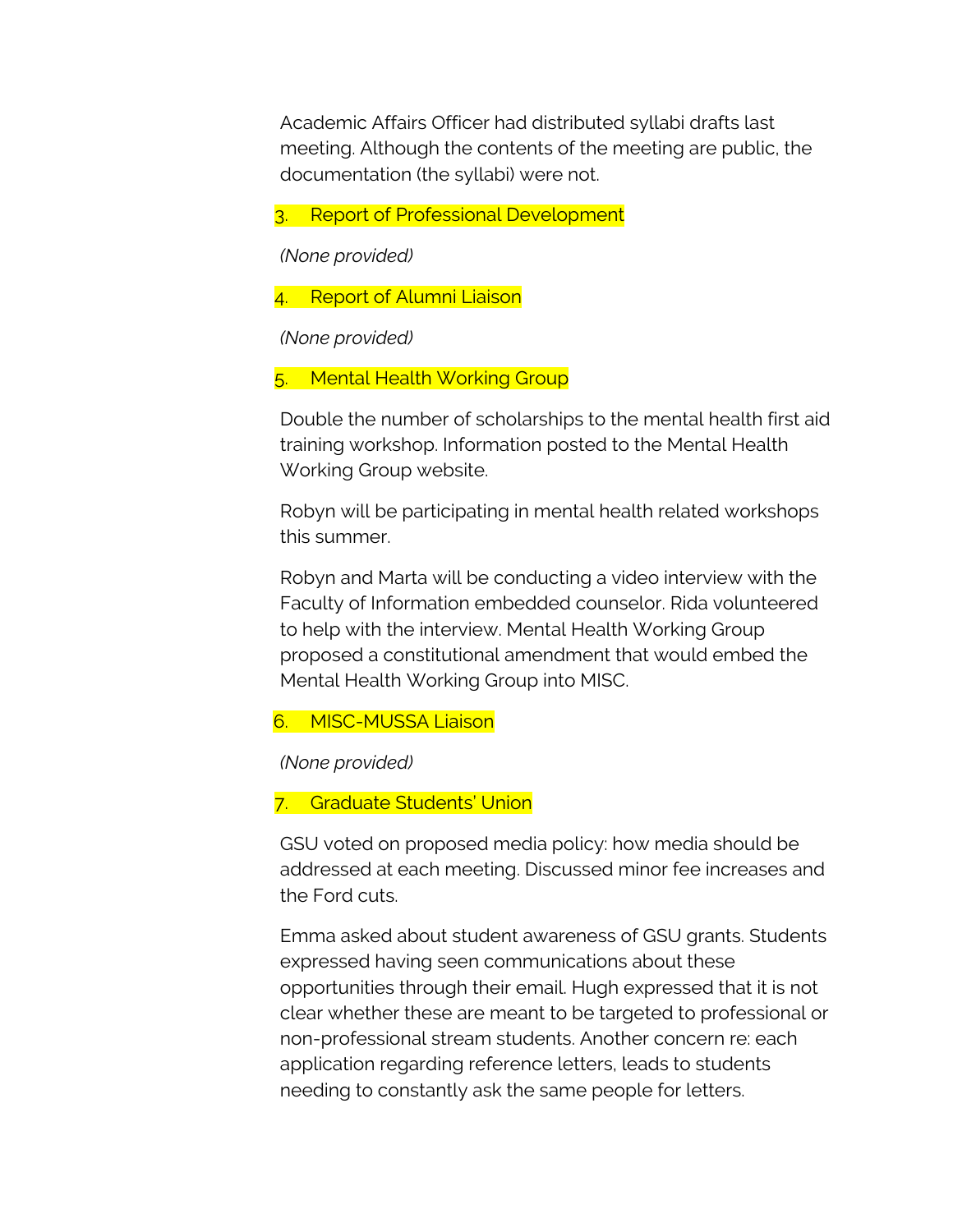8. Tech Fund Report

*(None provided)*

9. MRAC Report

*(None provided)*

No report provided but Akram expressed need for MRAC to be more empowered/have more responsibility in their role.

**CARRIED/FAILED**

# **7. Ratification of Election Results**

**MOTION**

MOVED: Manda SECONDED: Jason

**Be it resolved that the Spring 2019 MISC elections be ratified as presented (VP-Ops Report)**

**CARRIED/FAILED**

### **8. Constitutional Amendments**

**MOTION**

MOVED: SECONDED:

### **Be it resolved that the constitution amendments be approved as presented.**

**7.4:** question about proposed wording for Mental Health Standing Committee and whether it will replace the wording of the Mental Health Working Group in the constitution. Further question about the benefits of the standing committee and what will happen in the event that positions go unfilled in future elections; response was that moving the Mental Health Working Group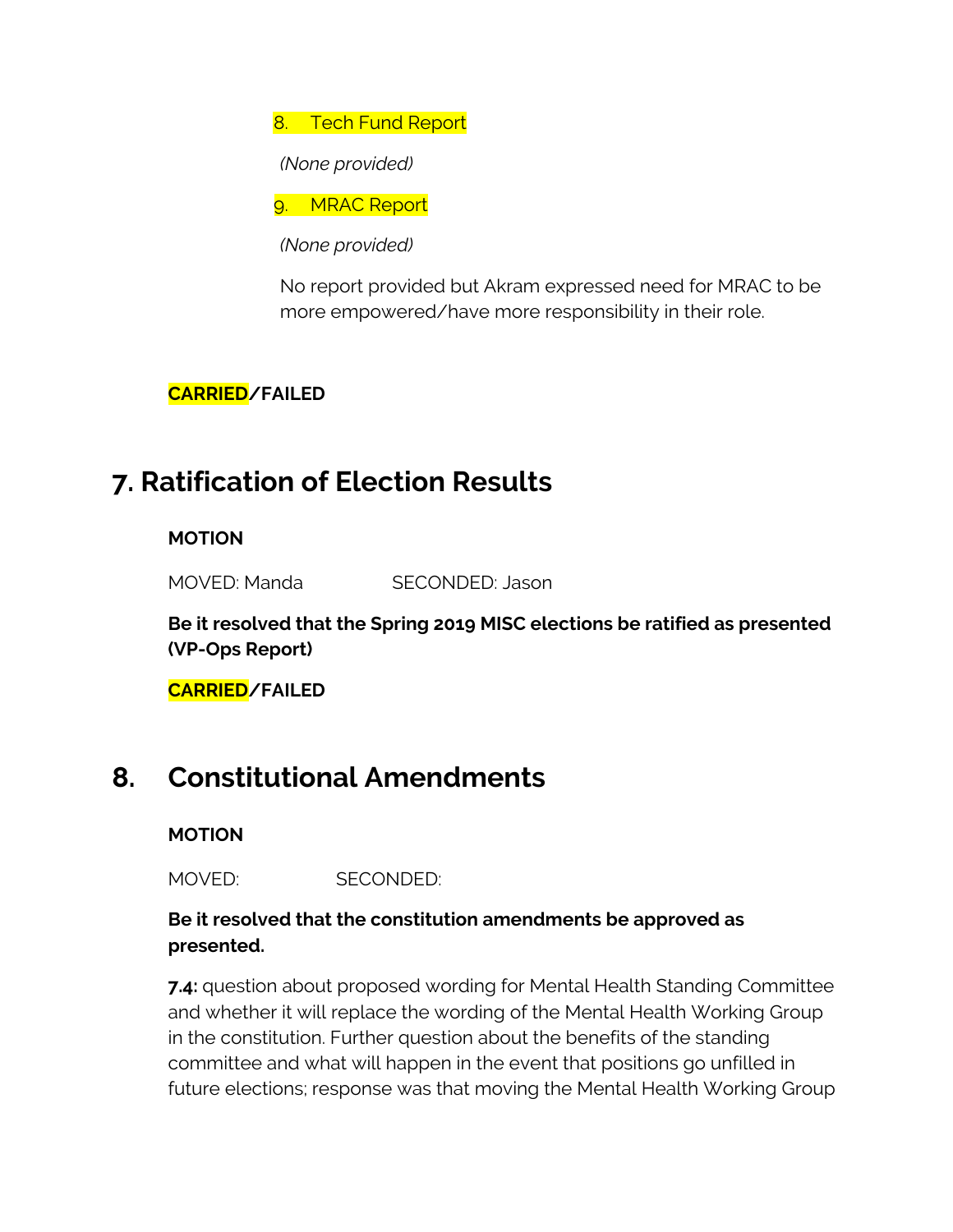to a standing committee will encourage more longevity for the committee than keeping it as a working group.

**7.5:** Discussion about benefits of renaming Upper-Year Academic Affairs position to Vice-President Academic Affairs. Elevating Academic Affairs position to an executive position means that this title change is not merely symbolic, but will give the VP Academic Affairs a position on the executive committee. Discussion of duties of VP Academic Affairs led to creation of amendment 7.12.

**7.6:** Jamie suggested that social media also be addressed in the role of VP-Communications. Jason suggested split responsibility for coordinating social media between VP Communications and Social Committee.

**7.8:** Benefit of standing committee is that two co-chairs of the committee would be guaranteed, thus ensuring the workload of managing two surveys every academic year is more reasonably dispersed. Surveys are intended to assess how well MISC is representing the student body, and are intended to be designed so as to avoid survey fatigue among the student body. There is an effort to create a faculty-wide survey calendar to help mitigate survey fatigue among the student body.

There was one survey this year that ran from one month (March-April) and there were 19 responses. Discussing possibility of offering incentives for survey responses.

Patty amends amendment that VP Communications be chair of Survey Standing Committee.

Robyn mentions possibility of a kiosk with the survey on it, can use tech fund items for creating the kiosks. Jamie says that the survey kiosk incentive was something attempted in Colin Furness's course last semester and that he was able to get them to work.

**7.9:** Akram expressed concern about meetings being held only once a semester, and that MRAC needs to be more involved with the faculty on a more frequent basis.